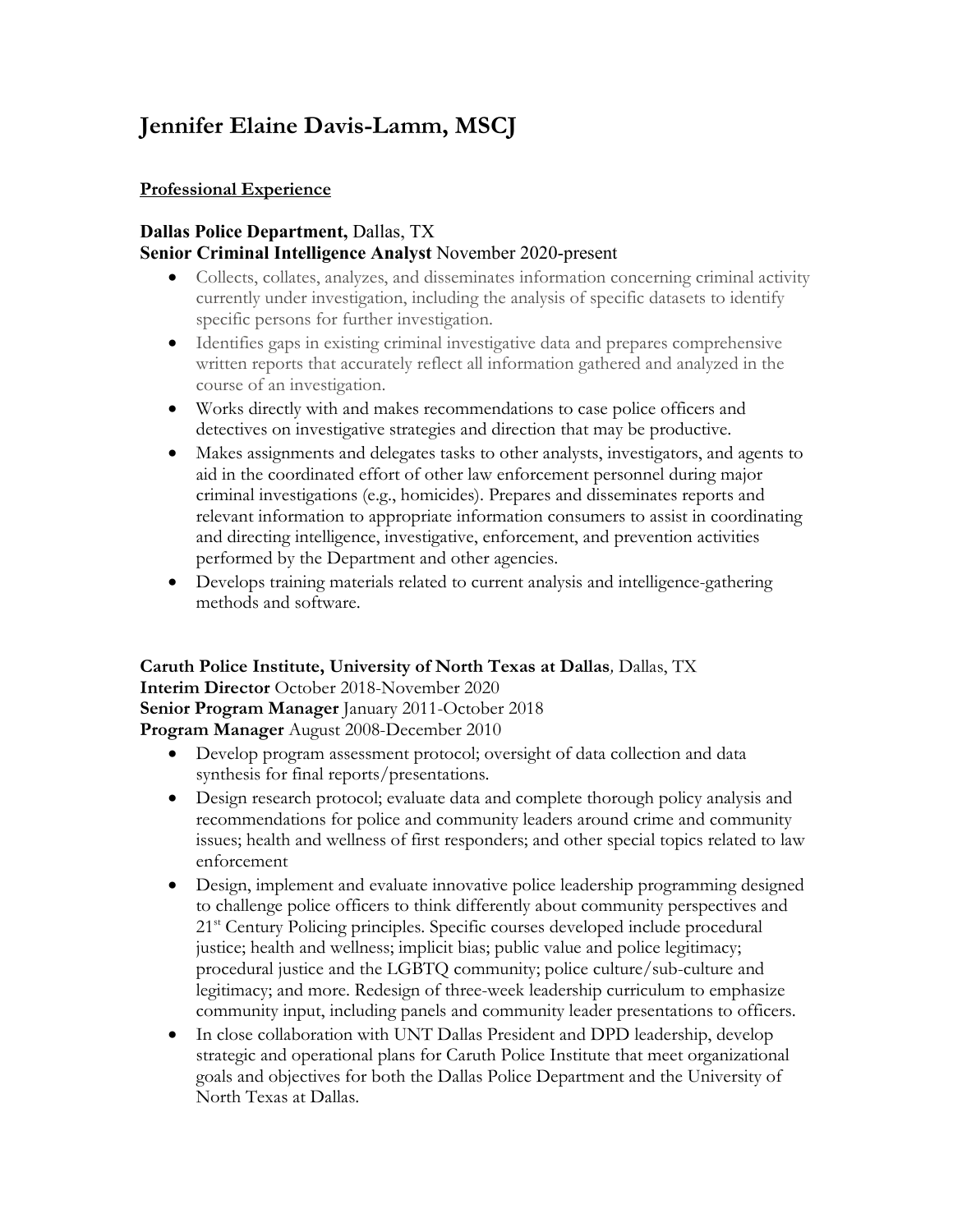- Develop community outreach programs for Caruth Police Institute, including community leadership academy and "Bridges to Badges" community/police forums.
- As Interim Director, managed budget; compliance; personnel; administration and all programmatic aspects of CPI.

**Texas A&M Commerce,** College of Innovation and Design, Commerce, TX **Curriculum Development (Freelance)** September 2018 to present

• Develop innovative curriculum for master's degree criminal justice leadership students; courses developed include Procedural Justice; 21<sup>st</sup> Century Policing; Organizational Culture in Law Enforcement Agencies; and Future of Policing

### **Magellan Research Incorporated**, Allen, TX

**Criminal Justice Research Associate** October 2002-December 2018

- Research and writing for landmark criminal justice textbooks including:
	- "Criminal Investigation, 9th Edition" by Swanson, Chamelin, Territo and Taylor (NY: McGraw-Hill, 2006).
	- "Police Administration: Structures, Processes and Behavior, 6th Edition" by Swanson, Territo and Taylor (Upper Saddle River, NJ: Pearson Prentice-Hall, 2005). Also, "Police Administration: Structures, Processes and Behavior, 7th Edition" and "Police Administration: Structures, Processes and Behavior, 8<sup>th</sup> Edition".
	- "Juvenile Justice" by Taylor, Caeti and Fritsch (NY: McGraw-Hill, 2005). Also, "Juvenile Justice, 2nd Edition".
	- "Terrorism, Intelligence and Homeland Security" by Taylor and Swanson (NY: Pearson, 2015).

**Prairie Area Health Education Center (AHEC), University of North Texas**, Denton, TX **Executive Director** August 2005-August 2008 **Associate Director** August 2004-July 2005 **Lead Program Coordinator** July 2003-July 2004

**Program Coordinator** June 2000-June 2003

- Responsible for program design to meet AHEC mission; served on programming and strategic planning committees for East Texas AHEC
- Prepare grant submissions; coordinate with IRB to ensure compliance; coordinate with Office of Sponsored Projects for all aspects of grant management and reporting
- Collaborated with area universities and local partners to provide health education outreach, science enrichment, health careers promotions and health systems support
- Designed and coordinated professional development activities for rural health care workers in a 13-county service area